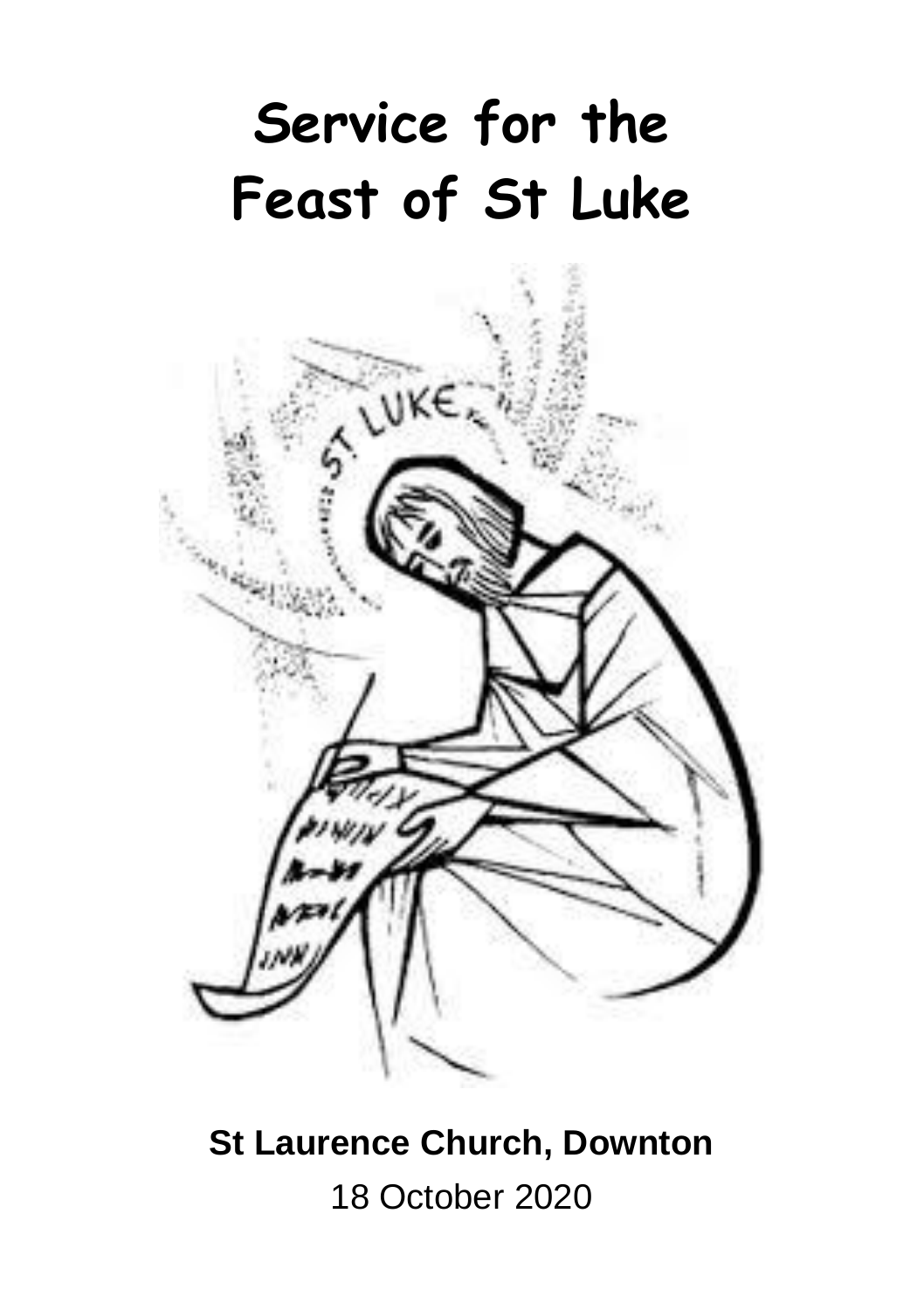# *Preparation*

#### Call to Worship

How beautiful upon the mountains **are the feet of the messenger who announces peace.**

The one who brings good news, who announces salvation, **proclaim to the people, 'Your God reigns.'**

As we rejoice in the gift of this new day, so may the light of your presence, O God, set our hearts on fire with love for you; now and for ever. **Amen.**

*The Team Rector introduces the service*

#### Hymn: O for a thousand tongues to sing *(Saint Michael's Singers)*

O for a thousand tongues to sing my great Redeemer's praise, my great Redeemer's praise, the glories of my God and King, the triumphs of his grace, the triumphs of his grace, the triumphs of his grace!

Jesus! the name that charms our fears, that bids our sorrows cease, that bids our sorrows cease; 'tis music in the sinner's ears, 'tis life, and health, and peace, 'tis life, and health, and peace, 'tis life, and health, and peace.

See all your sins on Jesus laid; the Lamb of God was slain; the Lamb of God was slain; his soul was once an offering made for every soul of man, for every soul of man, for every soul of man.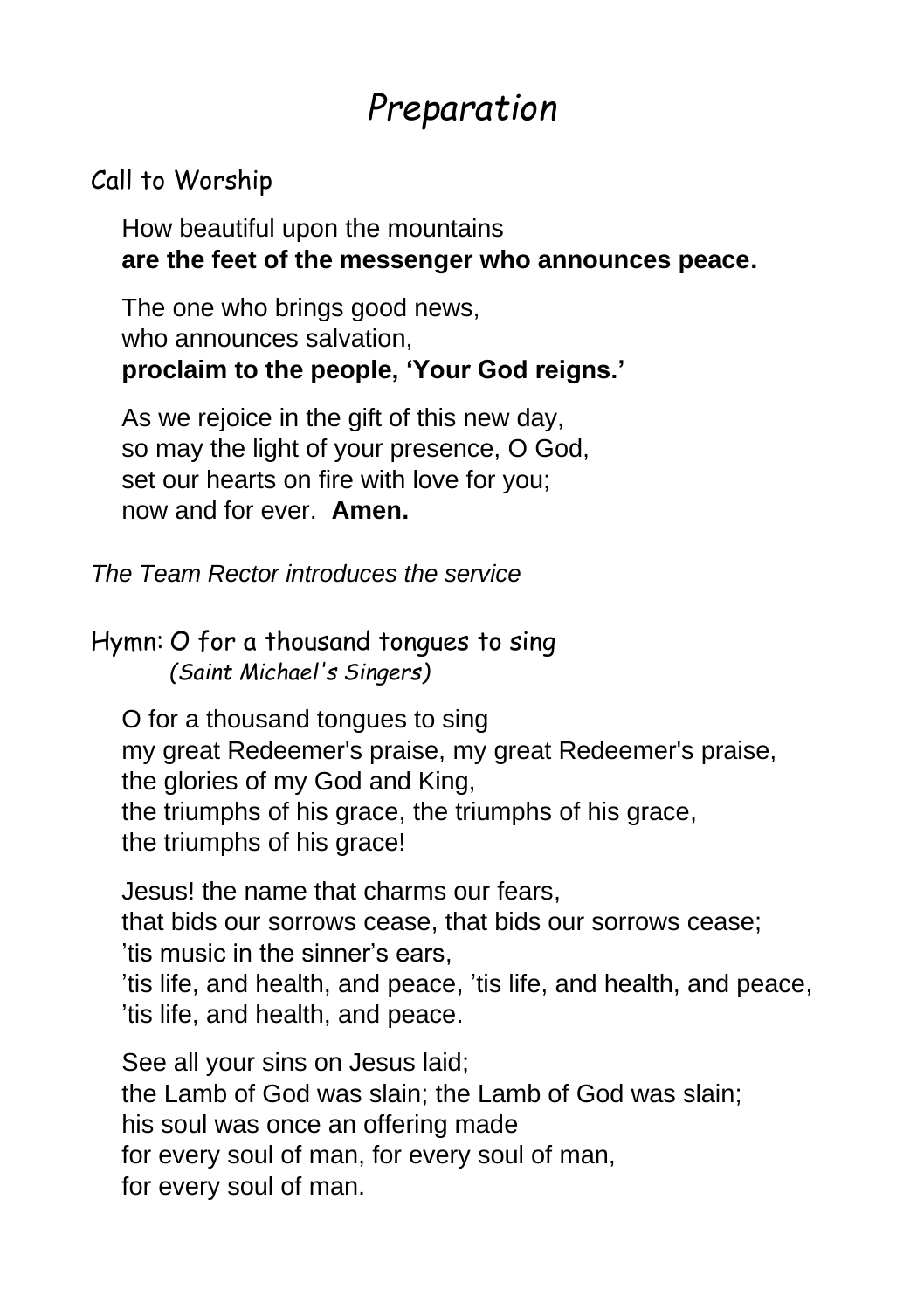He breaks the power of cancelled sin, he sets the prisoner free, he sets the prisoner free; his blood can make the foulest clean; his blood availed for me, his blood availed for me, his blood availed for me.

He speaks; and, listening to his voice, new life the dead receive, new life the dead receive; the mournful, broken hearts rejoice; the humble poor believe, the humble poor believe, the humble poor believe.

Hear him, ye deaf; his praise, ye dumb, your loosened tongues employ, your loosened tongues employ; ye blind, behold your Saviour come; and leap, ye lame, for joy, and leap, ye lame, for joy, and leap, ye lame, for joy.

My gracious Master and my God, assist me to proclaim, assist me to proclaim, to spread through all the earth abroad the honours of thy name, the honours of thy name, the honours of thy name.

*Charles Wesley (1707-1788)*

#### Psalm 147:

Praise the Lord!

How good it is to sing praises to our God;

for he is gracious, and a song of praise is fitting.

The Lord builds up Jerusalem;

he gathers the outcasts of Israel.

He heals the broken-hearted, and binds up their wounds.

He determines the number of the stars; he gives to all of them their names.

Great is our Lord, and abundant in power; his understanding is beyond measure.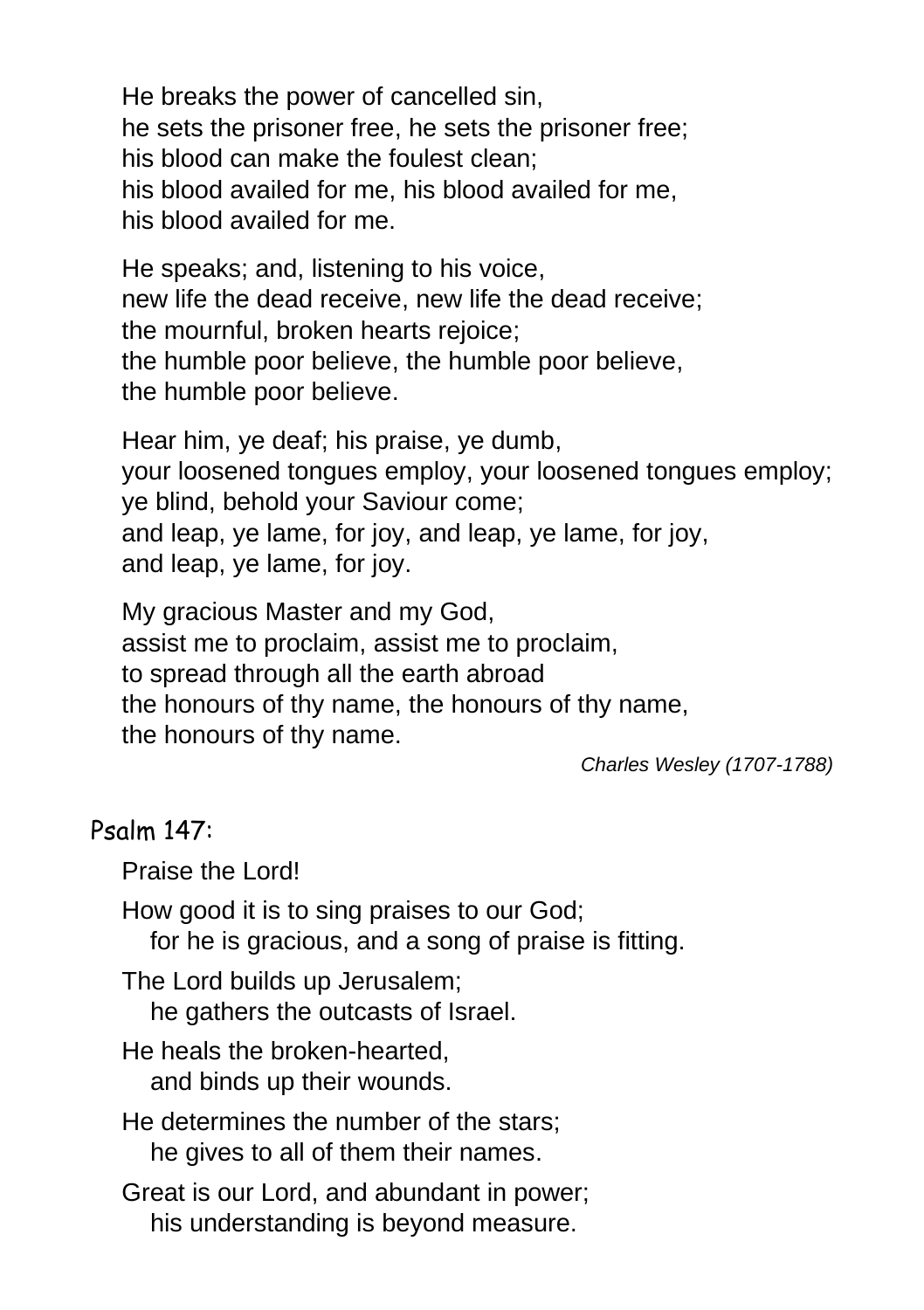The Lord lifts up the downtrodden; he casts the wicked to the ground.

Sing to the Lord with thanksgiving; make melody to our God on the lyre.

His delight is not in the strength of the horse, nor his pleasure in the speed of a runner;

but the Lord takes pleasure in those who fear him, in those who hope in his steadfast love.

Glory to the Father and to the Son and to the Holy Spirit; as it was in the beginning is now and shall be for ever. Amen.

#### Prayer:

God of compassion, you are a strong tower for all who trust in you: be now and evermore our defence, that we may proclaim the only name under heaven given for health and salvation, even Jesus Christ our Lord, **Amen.**

#### *Silence is kept*

Praise the Lord, all you saints! **Praise the Lord, you heavenly hosts!**

So great a cloud of witnesses surrounds us. **They witness to God's mighty acts.**

They witness to God's steadfast love. **Their witness guides us in our faith.**

Give thanks to God for St. Luke, the Evangelist, **Who tells of Christ's healing power.**

Sing praise to God, sing praises. **Sing praise and thanks for all God's saints.**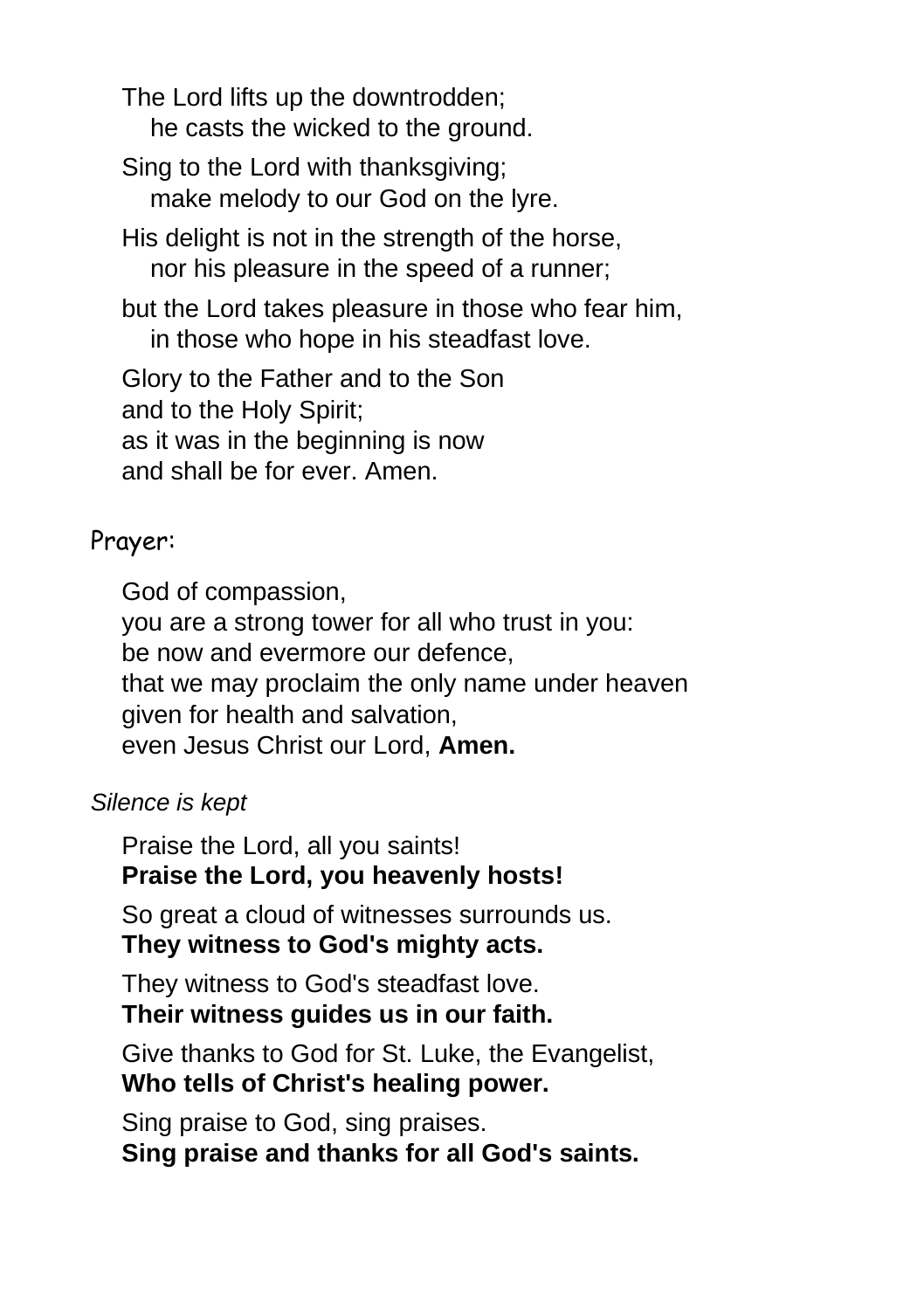## *The Liturgy of the Word*

#### Readings:

2 Timothy 4:5-17

Luke 10:1-9

*After each reading:*

This is the word of the Lord. **Thanks be to God.**

Reflection

Music: 2 Choruses and Sinfonia from the St Luke Passion *(arranged by Mike Magatagan)*

### *Prayers*

*We are led in a time of prayer*

*This response is used:* Lord in your mercy, **Hear our prayer.**

*The Lord's Prayer is said:*

Gathering our prayers and praises into one, let us pray with confidence as our Saviour has taught us

**Our Father, who art in heaven, hallowed be thy name; thy kingdom come; thy will be done; on earth as it is in heaven. Give us this day our daily bread. And forgive us our trespasses, as we forgive those who trespass against us. And lead us not into temptation;**